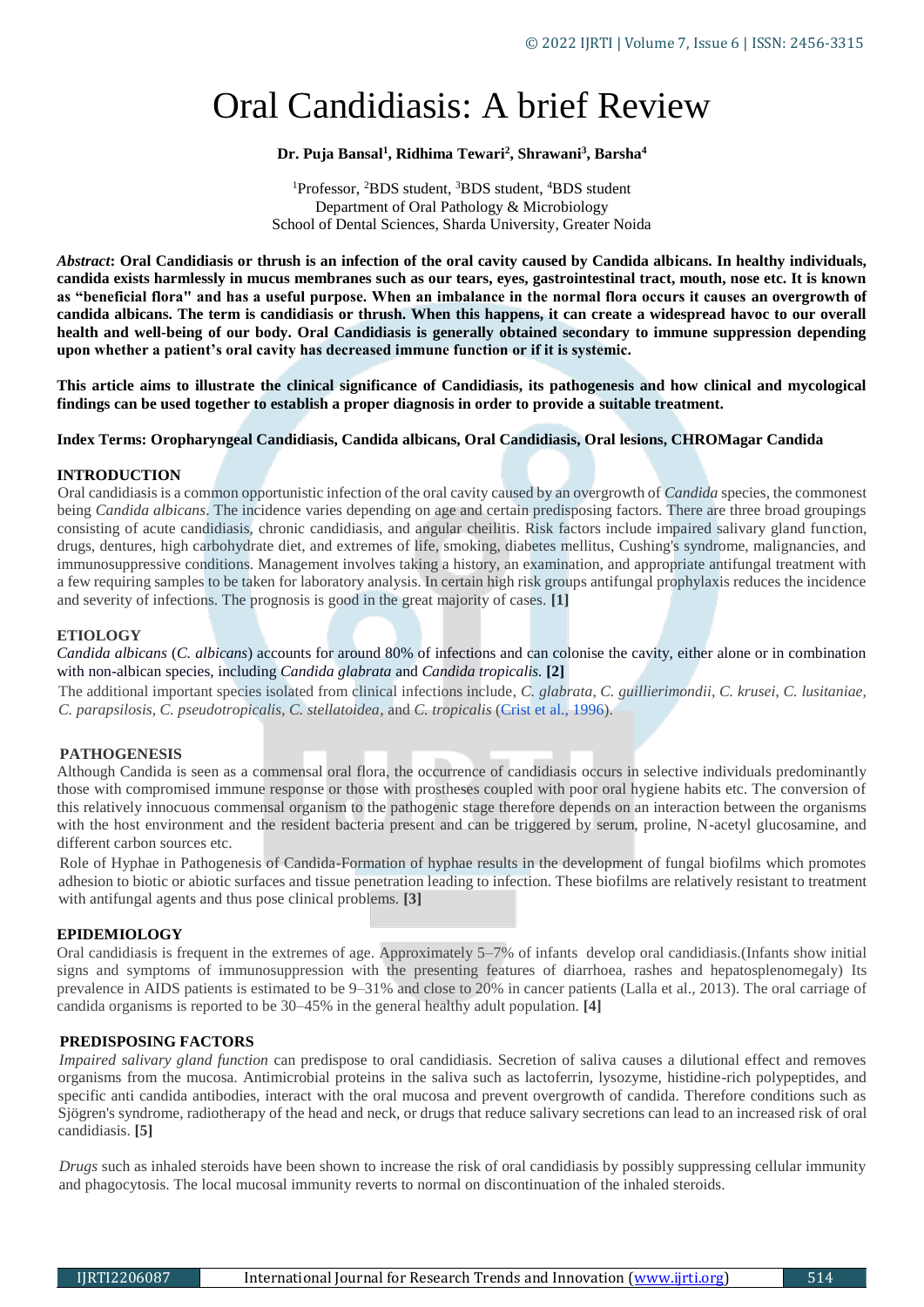*Dentures* predispose to infection with candida in as many as 65% of elderly people wearing full upper dentures. Wearing of dentures produces a microenvironment conducive to the growth of candida with low oxygen, low pH, and an anaerobic environment. This may be due to enhanced adherence of *Candida* species to acrylic, reduced saliva flow under the surfaces of the denture fittings, improperly fitted dentures, or poor oral hygiene.

*Other factors* are smoking, diabetes, Cushing's syndrome, immunosuppressive conditions such as HIV infection, malignancies such as leukemia, and nutritional deficiencies—vitamin B deficiencies have been particularly implicated. Ninane found that 15%– 60% of people with malignancies will develop oral candidiasis while they are immunosuppressed. **[6]**

## **CLASSIFICATION**

Proposed revised classification of oral Candidiasis **[7]**

## **Primary oral candidosis (Group I)**

- Acute
	- Pseudomembranous
	- Erythematous
- Chronic
	- Erythematous
	- Pseudomembranous
	- Hyperplastic
	- Nodular
	- plaque-like
- Candida-associated lesions
	- Angular cheilitis
	- Denture stomatitis
	- Median rhomboid glossitis
- keratinized primary lesions superinfected with Candida
	- Leukoplakia
	- Lichen planus
	- Lupus erythematosus.

Secondary oral candidiasis (Group II)

- Oral manifestations of Systemic mucocutaneous.
- Candidosis (due to diseases such as thymic aplasia and candidiasis endocrinopathy syndrome).

## **CLINICAL FEATURES**

Oropharyngeal candidiasis manifests as creamy white lesions, usually on the tongue or inner cheeks. Sometimes it may spread to the roof of the mouth, gums or tonsils, or the back of the throat. Candida albicans is the most commonly implicated organism in this condition. The prevalence of oropharyngeal candidiasis remains very high in immunocompromised patients, and three clinical forms are generally encountered among which pseudomembranous, atrophic erythematosus, and hyperplastic candidiasis. **[8]**

The spectrum of oral lesions of candidiasis varies from large white plaques of pseudomembranous candidiasis on the buccal mucosa to erythematous lesions of chronic atrophic candidiasis on the palate. **[9]**

## **HISTOPATHOLOGY**

In candidiasis, sections show predominantly spongiotic changes in the epidermis with irregular acanthosis, mild spongiosis and inflammatory changes. In the superficial epidermis, the characteristic feature is the presence of neutrophils in the stratum corneum and upper layers of the epidermis. The neutrophils may form small collections (spongiform postulation) which resembles impetigo or psoriasis. **[10]**

## **CLINICAL AND MICROBIOLOGICAL DIAGNOSIS**

The diagnosis of oral candidiasis is fundamentally clinical. Microbiological techniques are used when the clinical diagnosis needs to be confirmed, for establishing a differential diagnosis with other diseases, and in cases characterized by resistance to antifungal drugs. Biopsies in turn are indicated in patients with hyperplastic candidiasis. Staining (10% KOH) and culture (Sabouraud dextrose agar) are the methods most commonly used for diagnosing primary candidiasis. Identification of the individual species of Candida is usually carried out with CHROMagar Candida®. For the diagnosis of invasive candidiasis, and in cases requiring differentiation between C. albicans and C. dubliniensis, use is made of immunological and genetic techniques such as ELISA and PCR. **[11]**